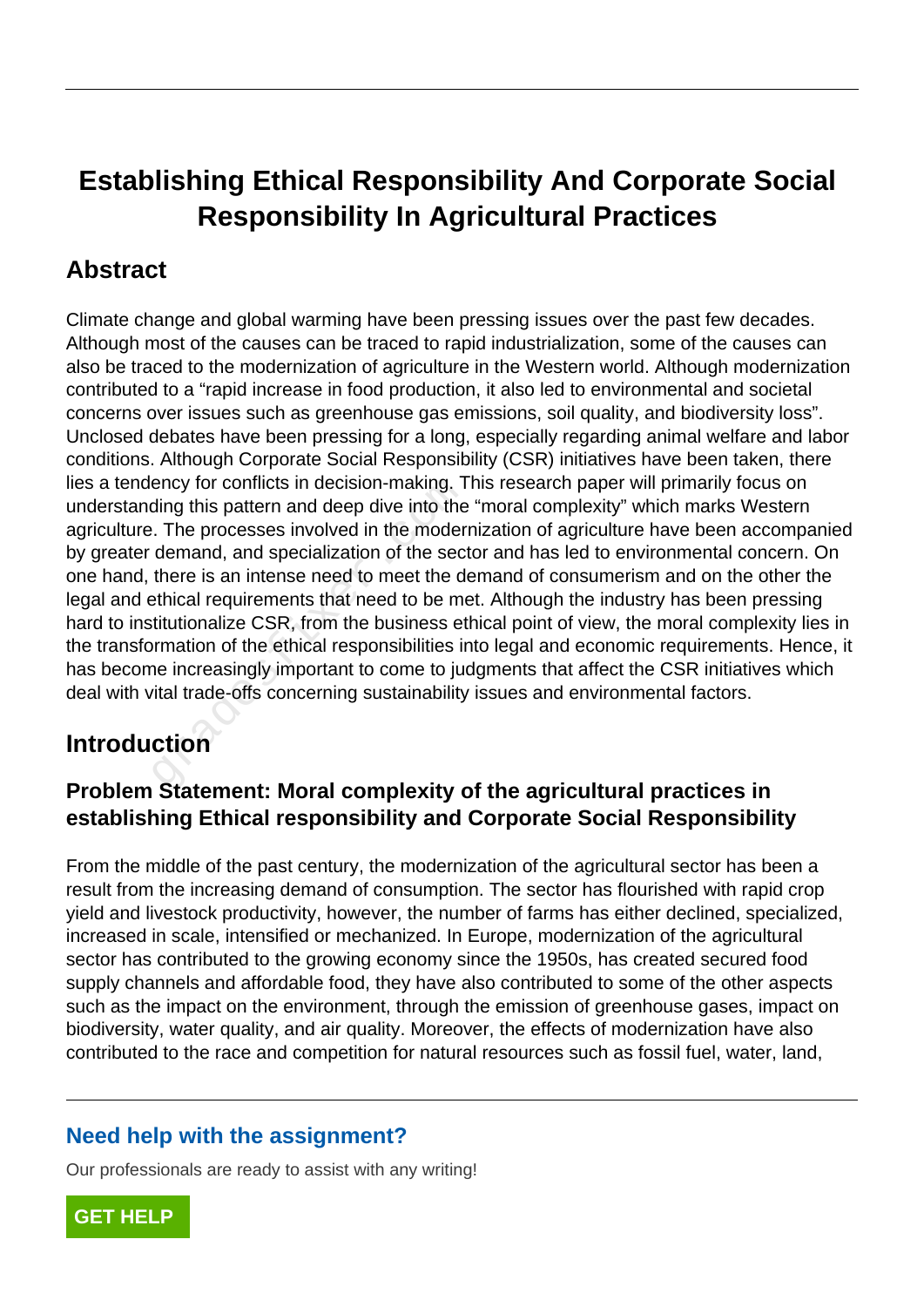and minerals required to meet the mechanization needs. The global food system has significantly changed in the past few decades with some of the most important processes such as globalization, population growth, urbanization, and significant changes in consumer behavior as well. For example, in the last few decades, the global need to fulfill the insufficiency of food has been mitigated by increasing food trade. For example, in 2017, Europe was the largest agrifood product importer as well as exporter. Such a shift has contributed to the environmental impact of other regions of the world. As the direct effect of globalization in this context, there has been a growing divide between food production and food consumption. In other terms, the consumers do not recognize or even realize the social and environmental impact of their dietary choices. In addition to the environmental impacts, the social impacts of agricultural modernizations have been increasingly concerning as well. Some of these social impacts include increased awareness of public health risks for the population living near the farmlands. These include food scandals such as "Mad Cow disease, dioxin, horse meat, and fipronil" making them points of debate. The scholars and researchers have raised their voices on the same claiming that the professionals in the field are expected to raise awareness and be accountable for environmental and social impact. As per Carroll's seminal pyramid, the agricultural sector has to comply with ethical responsibilities as well besides economic and legal requirements. Similarly, according to Bos et. al, agriculture has a far greater responsibility beyond the maximization of productivity, and profitability, which includes "rural development, environmental and food consumption outcomes".

Corporate Social Responsibility, in this context, provides the opportunity for agri-business practitioners can display ethical responsibilities. Over the last few years, agri-business and practitioners have been involved in taking corporate social responsibility initiatives motivating the producers and retailers to display a commitment to issues related to sustainability such as animal welfare and the environment. According to Whitehead, farmers and producers of the field have been making efforts to monitor the impact of production involving a wide range of sustainability issues. Some of these initiatives involve certification standards which are reflected on the farm-based sustainable products. Among other CSR initiatives from farmers include opening day schools and commodity roundtables and setting market standards from the retailers are increasingly popular. In recent times, the initiatives from the farmers and producers have become increasingly important for consumers in choosing their diet, making them gain knowledge and insight on how the initiatives are being taken in order to improve farmland conditions and farming practices and values. The formal and social impact.<br>I sector has to comply with ethical resp<br>nts. Similarly, according to Bos et. al, a<br>Promal and food consumption outcomes".<br>Social Responsibility, in this context, p<br>rs can display ethical resp

#### **Purpose Statement: Moral complexity in reaching a consensus in agricultural practices to resolve issues in corporate social responsibility**

Despite these initiatives, there has been limited research on how corporate social responsibility is resolving the issues in the agricultural sector in the context of social and environmental ethics.

#### **Need help with the assignment?**

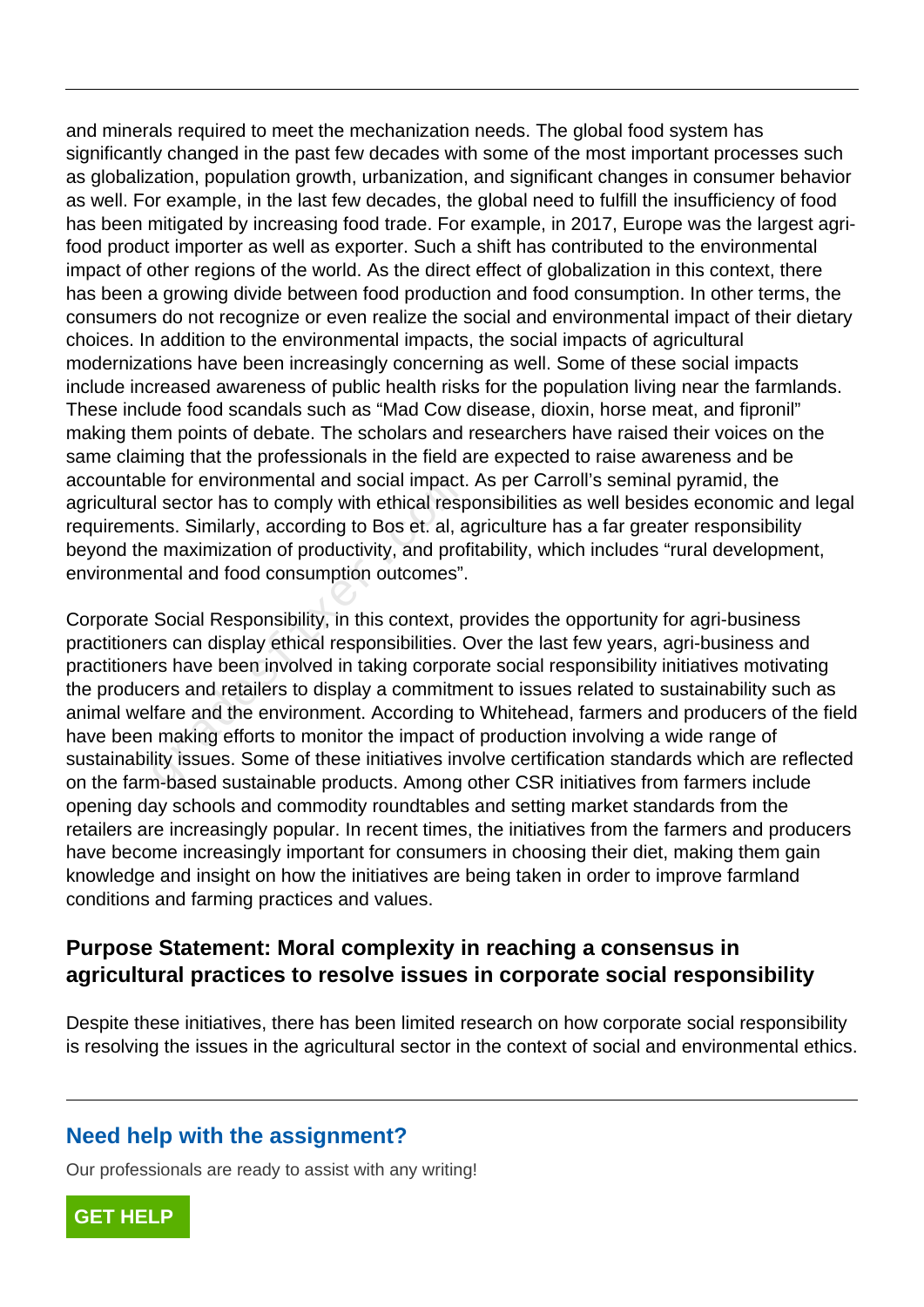In this research, I take a deep look into the hypothesis "that the potential of the agricultural CSR to resolve the numerous tensions between agriculture and society is inherently limited". As per the primary literature by de Olde & Valentinov, the moral complexity in the sector arises from the controversies since the moral consensus cannot be reached across the sector in resolving the pressing issues in the field of practice. Considering this research question, if we take for example animal welfare, a debate arises between the different stakeholder perspectives. For example, housing systems such as battery cage systems for laying hens and farm practices such as debeaking, castration, and dehorning which are widespread across the industry have become increasingly controversial sparking public demonstration and legal actions against the construction of farm buildings and media campaigns from non-governmental organizations suggest the moral controversies that have developed between groups in the society and the agricultural sector.

# **Significance of the issue understudy**

In the wake of the 21st century, and pressing issues that include environmental factors, social factors, and are not limited to only animal welfare, the need of corporate social responsibility (CSR) is likely to generate attention to reach the overarching goal of a generally accepted opinion across the industry. However, the research and study have been limited to understanding if the proliferating opinions can reach a common judgment that can be applied in the sector to support the cause at the same time catering to the pressing need of economic sustainability, stable profitability, business goals, and most importantly stakeholder interests in the agricultural business sector. From an academic perspective, and scholarly discussions it is important to deeply study the case of agricultural corporate social responsibility needs to be revisited to generate debate and discussion with the goal of establishing a consensus that can be refined further for the development of the sector. e of the 21st century, and pressing issue dare not limited to only animal welfare<br>kely to generate attention to reach the<br>ross the industry. However, the researe<br>ding if the proliferating opinions can rea<br>to support the ca

To reach the goals of the debate and in order to reach the overarching goal of a consensus in the field to mitigate the issues related to society and the environment a theoretical framework needs to be established. Based on the same idea, this paper will build on and study the social systems theory of Niklas Luhmann since it has garnered attention for its contribution to the multidisciplinary literature and research involving farming systems. This research paper also discusses throwing some light to address the structural changes to the Western agricultural sector over sustainability issues under the growing moral pressure. The idea will also present a combination of Luhmann's theory along with Carroll's CSR pyramid to address the case of moral complexity. CSR initiatives and certification schemes of North America and North-western Europe and their corresponding issues will be discussed in the following sections including a focus on a case study based on the Netherlands.

### **Need help with the assignment?**

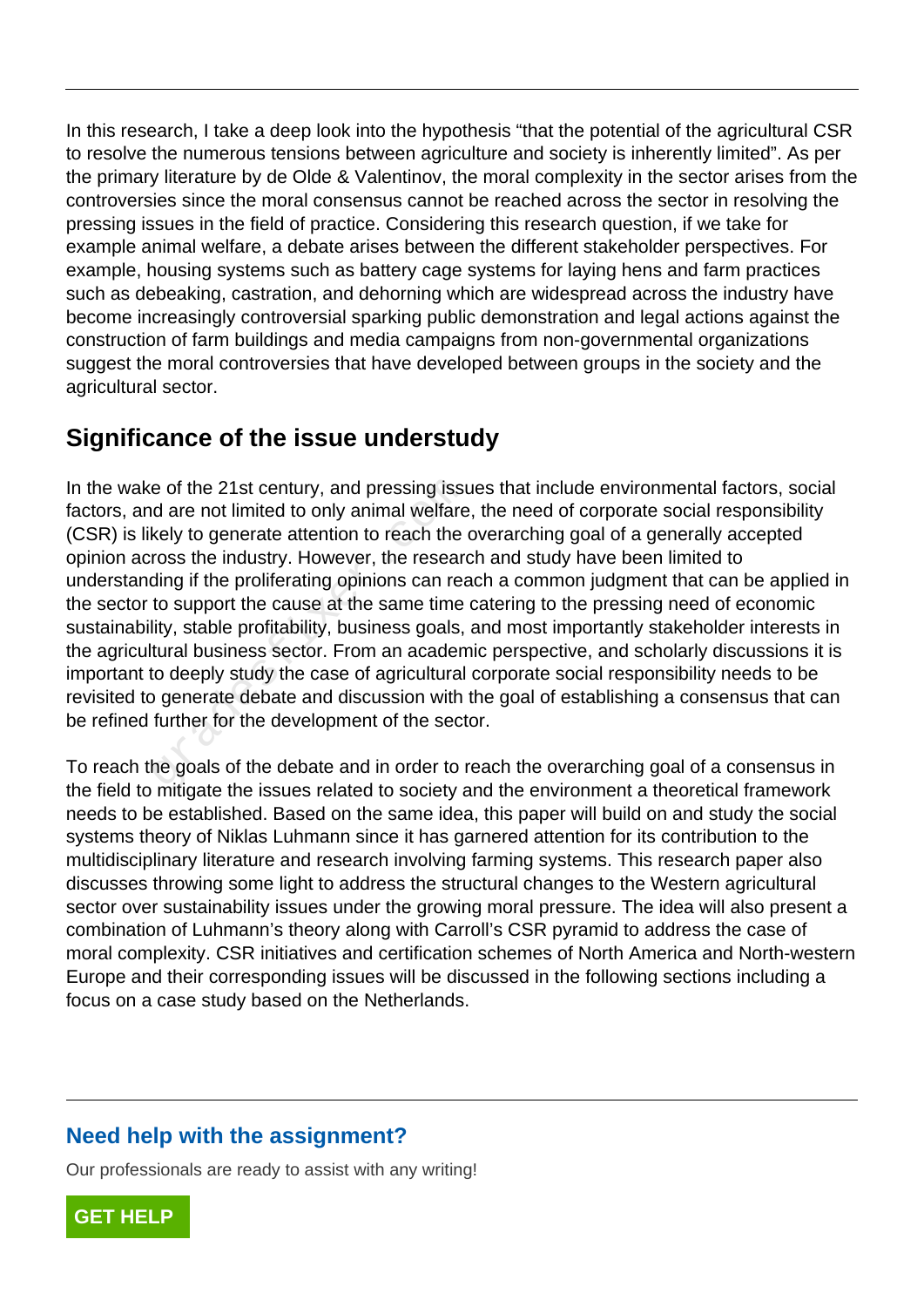### **Literature Review**

#### **Luhmannian Systems Theory Framework**

Arguments related to moral complexity can be supported by the Luhmannian systems-theory arguments. According to Valentinov, it is important to consider this theory since there has been limited use of these arguments on business ethics literature. However, according to Jansen, this theory is considered as a more generally accepted theory that bridges the gap between social and technological dimensions of agriculture, and natural and social sciences. In farming systems research (FSR), the systems theory took prominence in the mid-seventies, since it was observed that traditional approaches, besides increasing boost in production has also raised public concerns on the impact of agricultural modernization on environmental and social issues. Some of the important factors taken into consideration are the technology-driven solutions on small-holders, quality of food, and distribution of food and water. Primarily farming systems research aims to take a more holistic approach which according to Schiere et al., covers contexts, relations,s and interactions and underlines the involves multidisciplinary approach and stakeholders in the innovation process. Farming systems research corresponds to some of the key elements such as systems approach, interdisciplinary, and stakeholder participation. Systems theory has also made its way into agricultural sciences investigating food systems and land systems. However, Luhmann's systems theory has not been uncovered completely for advanced research in the field of farming systems theory. As cited by, innovative attempts have been made to use Luhmannian concepts such as "operational closure, autopoiesis, selforganization, and structural couplings" in the field of farming systems theory. As seen to be the most important pressing issue in the field is that crisis in regard to sustainability is unavoidable and is a direct product of the processes involving specialization, differentiation, and decoupling. This leads to moving us away from envisioning the complexity of developing sustainability in the field of agriculture and food production. In conclusion, it can be said that the Luhmannian theory becomes more powerful in consideration of the gap in the systems-environment relations. This, by definition, is the "complexity gap" between the system and the extraneous factors. elations,s and interactions and underlinentially the innovation process. Farming that such as systems approach, interdisclenenty has also made its way into agricult ms. However, Luhmann's systems the research in the field

According to the Luhmannian theory, there exists a function of the social system which reduces the complexity in absorbing the cognitive powers of the human individuals to acclimatize themselves to the growing complex nature of the social and natural environment. Social systems tend to reduce the understanding of the environmental complexity of the agricultural sector and in turn, it tends to create more complexity than any other individual system. Hence, the systems are continually challenged to address the complexity of the environment. However, the challenge can be met only if the systems can be equipped to reduce their sensitivity to the negative impacts of the environment which is in contrast to the systemic openness. Luhmannian theory does not directly address explicitly to the sustainability issues of the present day, however, it can be said that "his systems-theoretic concepts, such as the precariousness of

### **Need help with the assignment?**

Our professionals are ready to assist with any writing!

**[GET HELP](https://my.gradesfixer.com/order?utm_campaign=pdf_sample)**